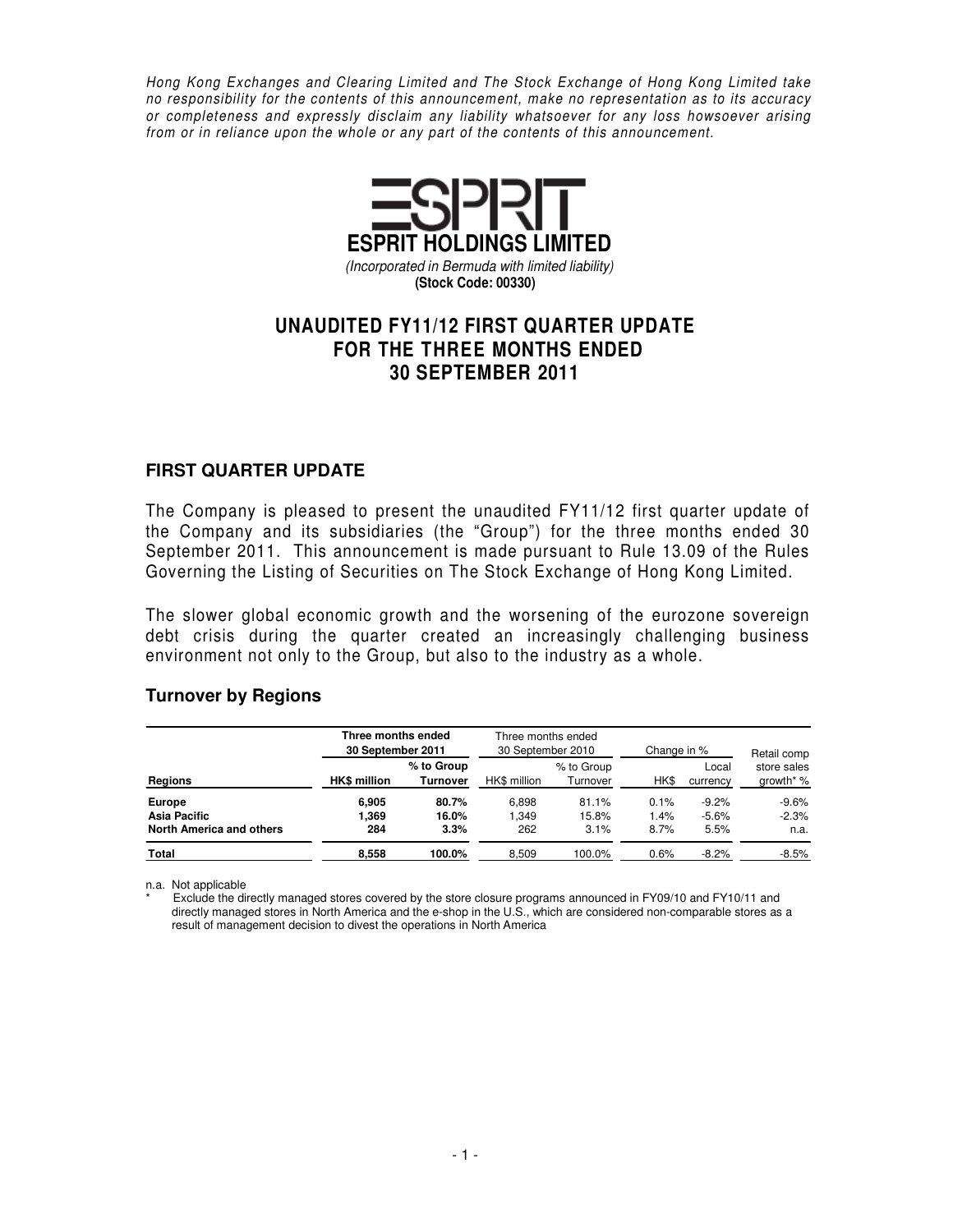### **Turnover by Key Distribution Channels**

|                                  | Three months ended<br>30 September 2011 |                        | Three months ended<br>30 September 2010 |                        | Change in % |                   |  |
|----------------------------------|-----------------------------------------|------------------------|-----------------------------------------|------------------------|-------------|-------------------|--|
| <b>Key Distribution Channels</b> | <b>HK\$ million</b>                     | % to Group<br>Turnover | HK\$ million                            | % to Group<br>Turnover | HK\$        | Local<br>currency |  |
|                                  |                                         |                        |                                         |                        |             |                   |  |
| Retail <sup>#</sup>              | 4,331                                   | 50.6%                  | 4,296                                   | 50.5%                  | 0.8%        | $-7.8%$           |  |
| Europe                           | 3,195                                   | 37.3%                  | 3,182                                   | 37.4%                  | 0.4%        | $-8.9%$           |  |
| Asia Pacific                     | 940                                     | 11.0%                  | 933                                     | 11.0%                  | 0.7%        | $-6.4%$           |  |
| North America                    | 196                                     | 2.3%                   | 181                                     | 2.1%                   | 8.5%        | 5.4%              |  |
| Wholesale                        | 4,167                                   | 48.7%                  | 4,161                                   | 48.9%                  | 0.2%        | $-8.8%$           |  |
| Europe                           | 3,703                                   | 43.3%                  | 3,711                                   | 43.6%                  | $-0.2%$     | $-9.4%$           |  |
| Asia Pacific                     | 418                                     | 4.9%                   | 404                                     | 4.8%                   | 3.4%        | $-3.6%$           |  |
| North America                    | 46                                      | 0.5%                   | 46                                      | 0.5%                   | 0.7%        | $-4.9%$           |  |
| <b>Licensing and others</b>      | 60                                      | 0.7%                   | 52                                      | 0.6%                   | 13.7%       | 11.7%             |  |
| Total                            | 8,558                                   | 100.0%                 | 8,509                                   | 100.0%                 | 0.6%        | $-8.2%$           |  |

# Retail sales includes sales from e-shop in countries where available

### **Turnover by Product Divisions**

|                          | Three months ended<br>30 September 2011 |                 | Three months ended<br>30 September 2010 |            | Change in % |          |  |
|--------------------------|-----------------------------------------|-----------------|-----------------------------------------|------------|-------------|----------|--|
|                          |                                         | % to Group      |                                         | % to Group |             | Local    |  |
| <b>Product Divisions</b> | <b>HK\$</b> million                     | <b>Turnover</b> | HK\$ million                            | Turnover   | HK\$        | currency |  |
| casual                   | 3.827                                   | 44.7%           | 3.934                                   | 46.2%      | $-2.7\%$    | $-11.3%$ |  |
| edc                      | 2,039                                   | 23.8%           | 2.068                                   | 24.3%      | $-1.4%$     | $-9.7%$  |  |
| collection               | 1.007                                   | 11.8%           | 888                                     | 10.5%      | 13.4%       | 3.6%     |  |
| others*                  | 1,685                                   | 19.7%           | 1.619                                   | 19.0%      | 4.0%        | $-4.9%$  |  |
| Total                    | 8,558                                   | 100.0%          | 8,509                                   | 100.0%     | 0.6%        | $-8.2%$  |  |

\* Others include accessories, kids, shoes, bodywear, sports, de. corp, red earth, salon, licensing income & licensed products like timewear, eyewear, jewellery, bed & bath, houseware, etc.

### **Key Distribution Channels by Regions**

| As at 30 September 2011                    | Retail           |                               |                         |                                   |               |  |  |  |  |  |  |
|--------------------------------------------|------------------|-------------------------------|-------------------------|-----------------------------------|---------------|--|--|--|--|--|--|
|                                            |                  |                               | Directly managed stores |                                   | Comp stores** |  |  |  |  |  |  |
| <b>Regions</b>                             | No. of<br>stores | <b>Net sales</b><br>area $m2$ | Net opened<br>stores*   | Net change in:<br>net sales area* | No. of stores |  |  |  |  |  |  |
| <b>Esprit (excl Red Earth &amp; Salon)</b> |                  |                               |                         |                                   |               |  |  |  |  |  |  |
| Europe                                     | 346<br>619       | 210,970<br>109,269            | 3                       | 1.1%                              | 260           |  |  |  |  |  |  |
| Asia Pacific                               |                  |                               | 4                       | 0.4%                              | 299           |  |  |  |  |  |  |
| North America <sup>#</sup>                 | 89               | 30.955                        |                         | $-0.5%$                           | n.a.          |  |  |  |  |  |  |
| <b>Subtotal</b>                            | 1,054            | 351,194                       | 7                       | 0.7%                              | 559           |  |  |  |  |  |  |
| Store closure program FY09/10              | 14               | 7,859                         |                         |                                   | n.a.          |  |  |  |  |  |  |
| Store closure program FY10/11              | 79               | 39.419                        | (1)                     | $-1.2%$                           | n.a.          |  |  |  |  |  |  |
| <b>Total</b>                               | 1,147            | 398,472                       | 6                       | 0.5%                              | 559           |  |  |  |  |  |  |

n.a. Not applicable

\* Net change from 30 June 2011

\*\* All e-shops within Europe are shown as 1 comparable store in Europe

# All directly managed stores in North America and the e-shop in the U.S. are considered non-comparable stores as a result of management decision to divest the operations in North America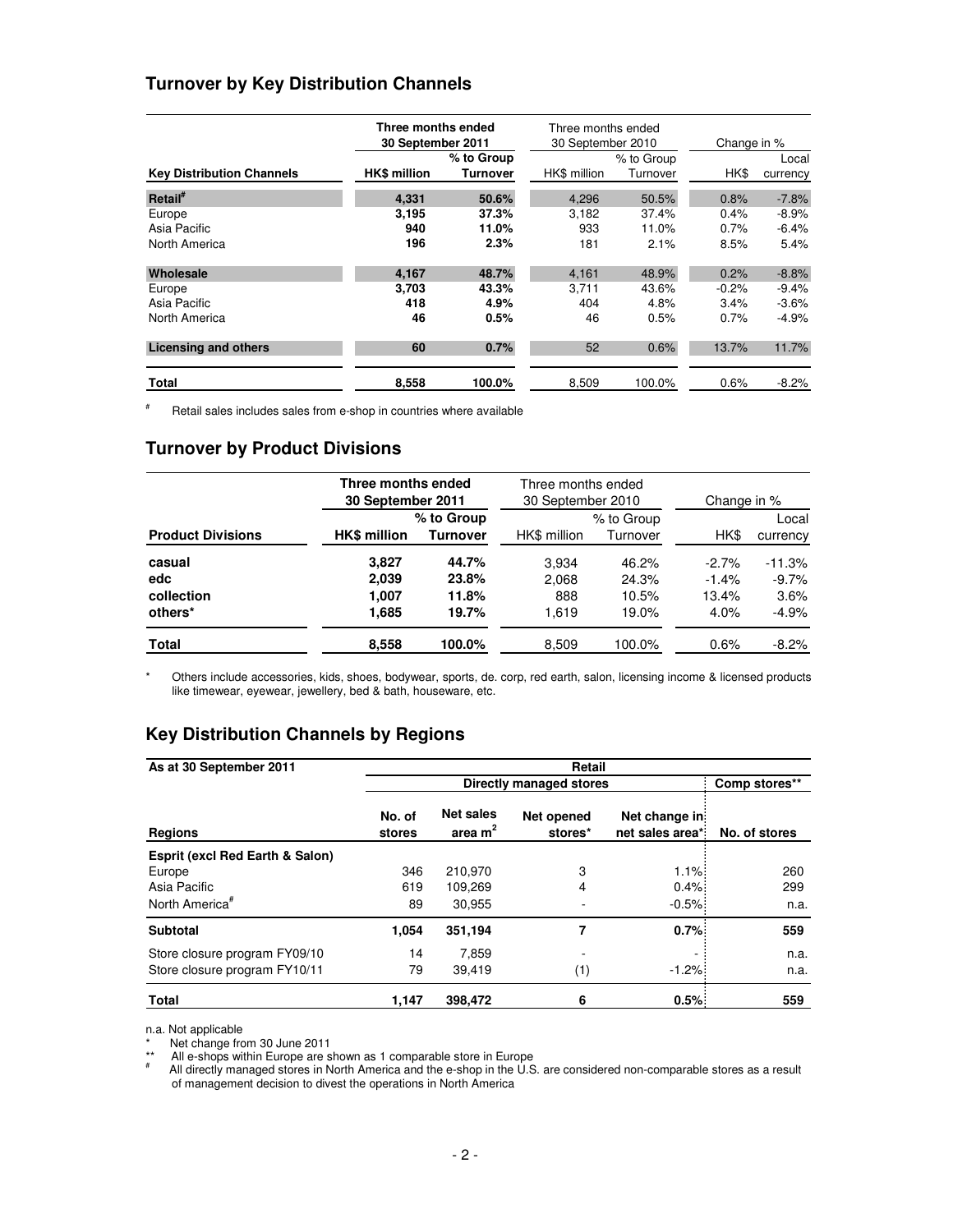## **Key Distribution Channels by Regions (continued)**

| As at 30 September 2011                                   | Wholesale (controlled space only) |                                  |            |                                          |                  |                                  |                         |                                  |                  |                                  |      |                                                     |                  |                                         |                       |                                  |
|-----------------------------------------------------------|-----------------------------------|----------------------------------|------------|------------------------------------------|------------------|----------------------------------|-------------------------|----------------------------------|------------------|----------------------------------|------|-----------------------------------------------------|------------------|-----------------------------------------|-----------------------|----------------------------------|
|                                                           | <b>Franchise stores</b>           |                                  |            | <b>Shop-in-stores</b>                    |                  |                                  | <b>Identity corners</b> |                                  |                  | Total                            |      |                                                     |                  |                                         |                       |                                  |
| Regions                                                   | No. of<br>stores                  | Net sales<br>area m <sup>e</sup> | Net opened | Net change in<br>stores* net sales area* | No. of<br>stores | Net sales<br>area m <sup>e</sup> | Net opened<br>stores*   | Net change in<br>net sales area* | No. of<br>stores | Net sales<br>area m <sup>2</sup> |      | Net opened Net change in<br>stores* net sales area* | No. of<br>stores | <b>Net sales</b><br>area m <sup>2</sup> | Net opened<br>stores* | Net change in<br>net sales area* |
| Esprit (excl Red Earth & Salon)<br>Europe<br>Asia Pacific | 1.094<br>997                      | 273,352<br>124,524               | (14)       | $-1.9%$<br>$-2.5%$                       | 4,875<br>135     | 188,991<br>3,592                 | 35                      | $-0.6%$                          | 4,569            | 101.048<br>$\sim$                | (48) | $-1.8%$                                             | 10,538<br>1,132  | 563,391<br>128.116                      | (27)<br>(7)           | $-1.4%$<br>$-2.4%$               |
| Total                                                     | 2.091                             | 397,876                          | (21)       | $-2.1\%$                                 | 5,010            | 192,583                          | -35                     | $-0.6%$                          | 4,569            | 101,048                          | (48) | $-1.8%$                                             | 11,670           | 691,507                                 | (34)                  | $-1.6%$                          |

\* Net change from 30 June 2011